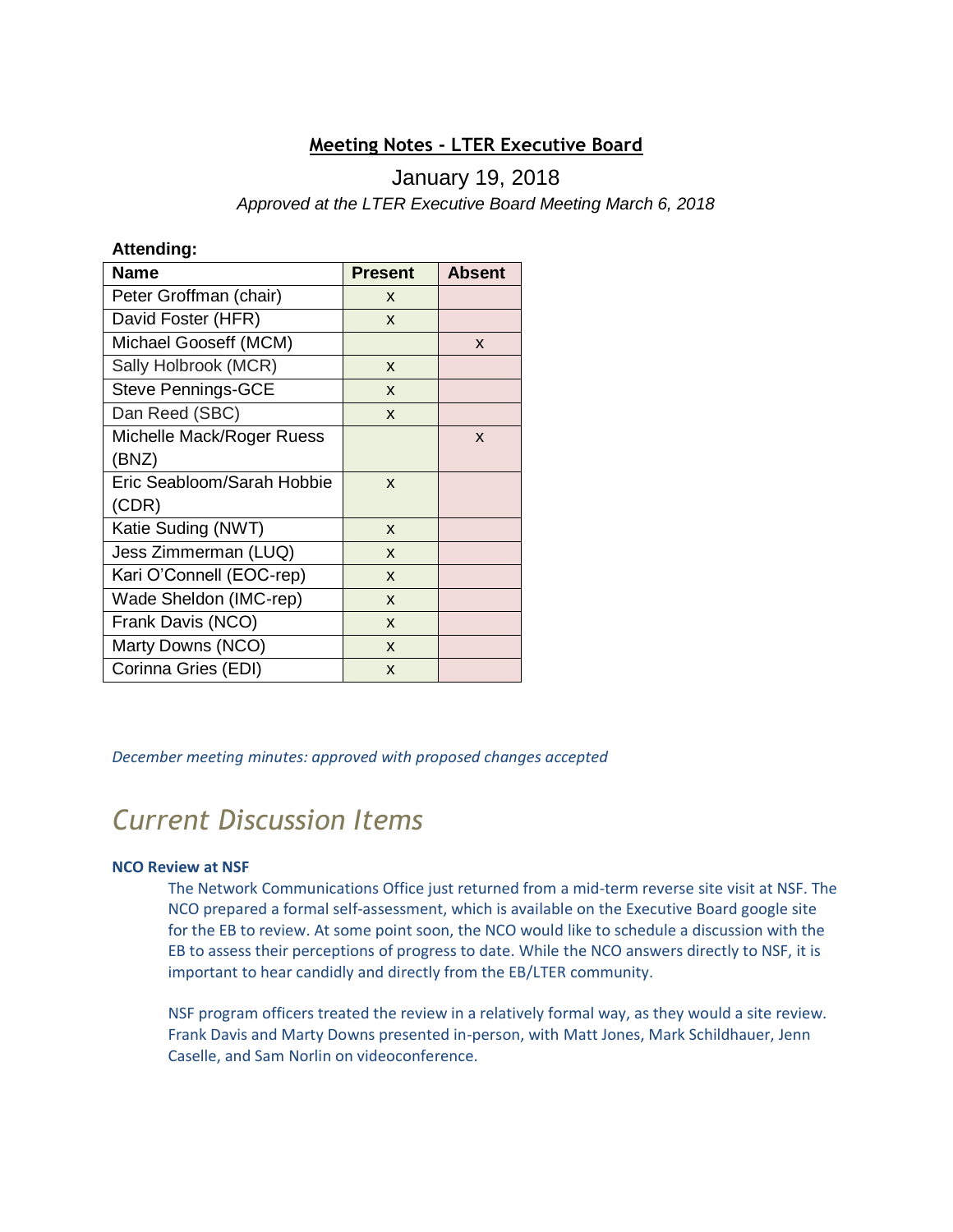The review consisted of a brief presentation on each of the program areas, followed by discussion of each area: communications, synthesis, governance, education, training. The reception appeared to be positive and the formal review was deemed completed on Wednesday night. Thursday morning presented an opportunity to speak with Acting Division Director in the Division of Environmental Biology (DEB) Alan Tessier and Acting Deputy Division Director Matt Kane.

Although there was no firm information about a renewal process for the NCO, there are some important changes in leadership. Lou Kaplan is rotating out as the program officer for the LTER NCO. John Schade will be the new NCO program officer. John Schade, Dave Garrison, and Doug Levy will remain the primary connections for the LTER program.

There was quite a bit of discussion on the upcoming decadal review. They would like to see LTER really present a coordinated view of how long-term research is advancing ecological theory, but they do not yet have a clear statement of how the review process will go.

#### **LTER Network Website**

The LTER Network website has been launched. It includes a scaled-back and reorganized document archive, up-to-date listings of committee membership, working group descriptions, photo galleries, table of links to site-level education activities, Network events calendar, and rotating research stories.

An updated bibliography is still in process, as is an experiments database.

### **Science Council 2018**

Date: May 15-18 at North Temperate Lakes LTER Theme will be organic matter.

The NCO surveyed PIs regarding where they would like to spend more time. Results from 15 respondents are presented below: